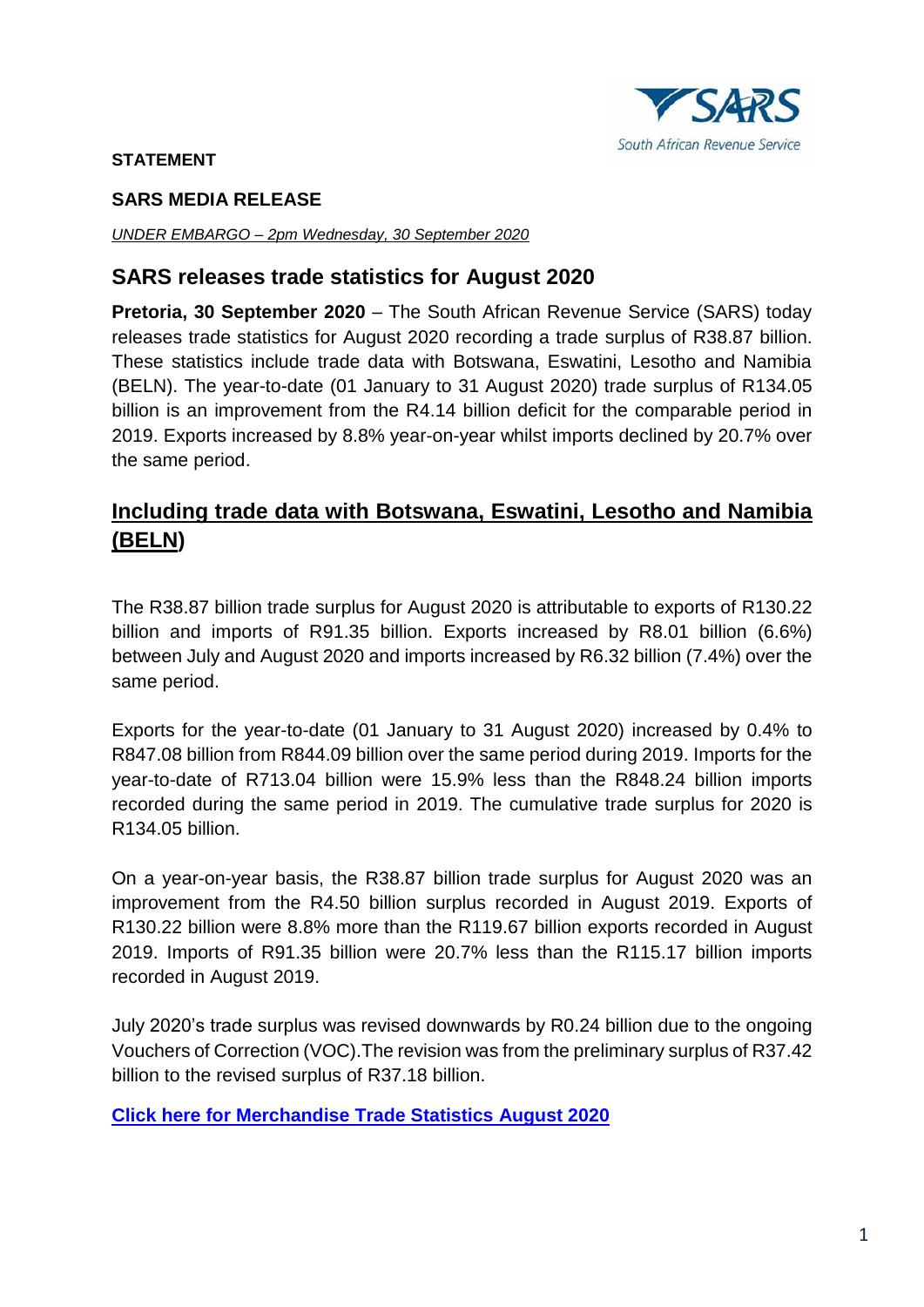### **Trade highlights by category**

Top 5 Export Sections Jul vs Aug 2020 R 40.000 R 34 391<br>36% 60% **R 35.000** 40% R 30,000 .<br>20% R 26410 R 25 3 25  $7%$ R 25 000  $\overline{\phantom{a}}$ 0% R 27 082  $\frac{E}{c}$  R 20 000  $-20%$ R 11 653 R 15 000 R 12 692 R 13 640 R 10554  $-40%$ R 10 000 -60% R 5 000 R 1 107 R 397 -80% R O Animal / Vegetable Fats **Precious Metals & Stones** es & Transport Equi **Mineral Products** Vegetable Products **SECTIONS**  $_{\blacksquare}$  Jul-20 • % MoM Change (Red - 'Dec  $\parallel$  Aug-20 een-'Increase')

The main month-on-month export movements:

The main month-on-month import movements:



### **Trade highlights by world zone**

|                                   | The main month-on-month movements (R' m) |                  |             |                   |               |  |  |  |  |  |
|-----------------------------------|------------------------------------------|------------------|-------------|-------------------|---------------|--|--|--|--|--|
| World Zones (R' m)                | <b>Trade Type</b>                        | <b>July 2020</b> | August 2020 | Variance          | % M-o-M       |  |  |  |  |  |
|                                   | <b>Exports</b>                           | 28 609           | 29 0 95     | 486 <u>1</u>      | 1,7%          |  |  |  |  |  |
| <b>Africa</b>                     | <b>Imports</b>                           | 9555             | 8 3 4 3     | $-1212$           | ┺<br>$-12,7%$ |  |  |  |  |  |
|                                   | <b>Trade Balance</b>                     | 19 054           | 20752       | 1698              |               |  |  |  |  |  |
|                                   | <b>Exports</b>                           | 11 217           | 14 3 84     | 3 1 6 7           | 28,2%         |  |  |  |  |  |
| <b>America</b>                    | <b>Imports</b>                           | 8466             | 8 4 9 3     | 27                | 0,3%          |  |  |  |  |  |
|                                   | <b>Trade Balance</b>                     | 2751             | 5891        | 3 1 3 9           |               |  |  |  |  |  |
|                                   | <b>Exports</b>                           | 36 753           | 39 5 98     | 2845 <sup>2</sup> | 7,7%          |  |  |  |  |  |
| Asia                              | <b>Imports</b>                           | 37 660           | 42 031      | 4371              | 11,6%         |  |  |  |  |  |
|                                   | <b>Trade Balance</b>                     | $-906$           | $-2432$     | $-1526$           |               |  |  |  |  |  |
|                                   | <b>Exports</b>                           | 34 4 16          | 33 5 88     | $-827$            | J<br>$-2,4%$  |  |  |  |  |  |
| <b>Europe</b>                     | <b>Imports</b>                           | 28 009           | 31 005      | 2996 <sup>1</sup> | 10,7%         |  |  |  |  |  |
|                                   | <b>Trade Balance</b>                     | 6407             | 2 5 8 4     | $-3823$           |               |  |  |  |  |  |
|                                   | <b>Exports</b>                           | 1 2 7 7          | 1 2 1 4     | $-63$             | $-4,9%$       |  |  |  |  |  |
| Oceania                           | <b>Imports</b>                           | 1 2 2 3          | 1 1 3 1     | $-93$             | $-7,6%$       |  |  |  |  |  |
|                                   | <b>Trade Balance</b>                     | 54               | 84          | 30                |               |  |  |  |  |  |
|                                   | <b>Exports</b>                           | 9608             | 11922       | 2315 <sup>2</sup> | 24,1%         |  |  |  |  |  |
| <b>Other Unclassified Imports</b> |                                          | 115              | 346         | 231               | 201,0%        |  |  |  |  |  |
|                                   | <b>Trade Balance</b>                     | 9493             | 11576       | 2083              |               |  |  |  |  |  |
|                                   | <b>Exports</b>                           | 328              | 415         | 87                | 26,6%         |  |  |  |  |  |
| Ship/Aircraft                     | <b>Imports</b>                           |                  |             |                   |               |  |  |  |  |  |
|                                   | <b>Trade Balance</b>                     | 328              | 415         | 87                |               |  |  |  |  |  |

The world zone results from July 2020 (revised) to August 2020 are given below: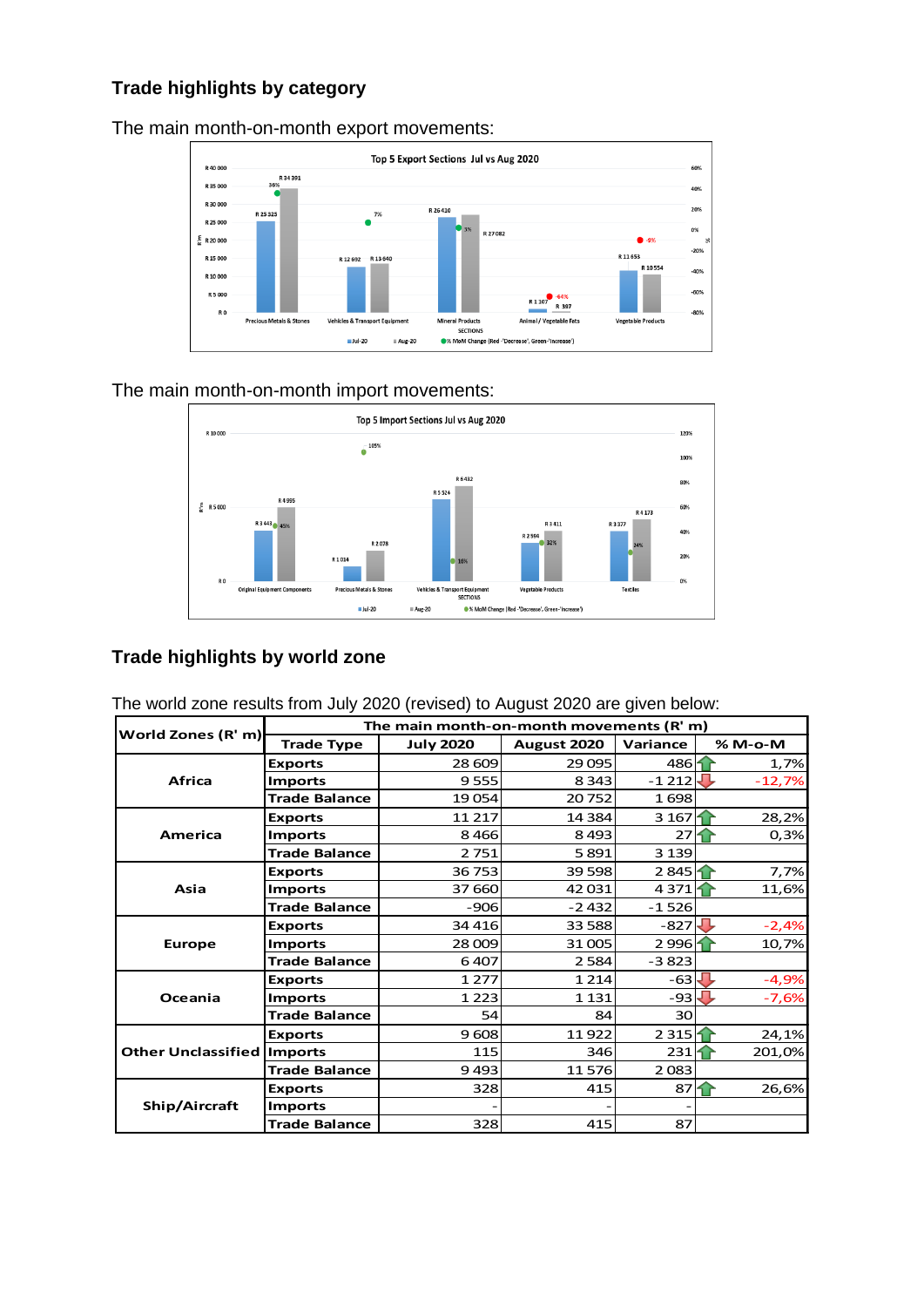# **Excluding trade data with Botswana, Eswatini, Lesotho and Namibia (BELN)**

The trade data excluding BELN for August 2020 recorded a trade surplus of R30.67 billion.

### **Summary**

The R30.67 billion surplus for August 2020 was as a result of exports of R118.23 billion and imports of R87.56 billion. Exports increased by R7.37 billion (6.6%) between July and August 2020 and imports increased by R6.16 billion (7.6%) over the same period.

The cumulative surplus for 2020 was R78.94 billion compared to R68.47 billion deficit during 2019.

### **Trade highlights by category**

The main month-on-month export movements:



The main month-on-month import movements:

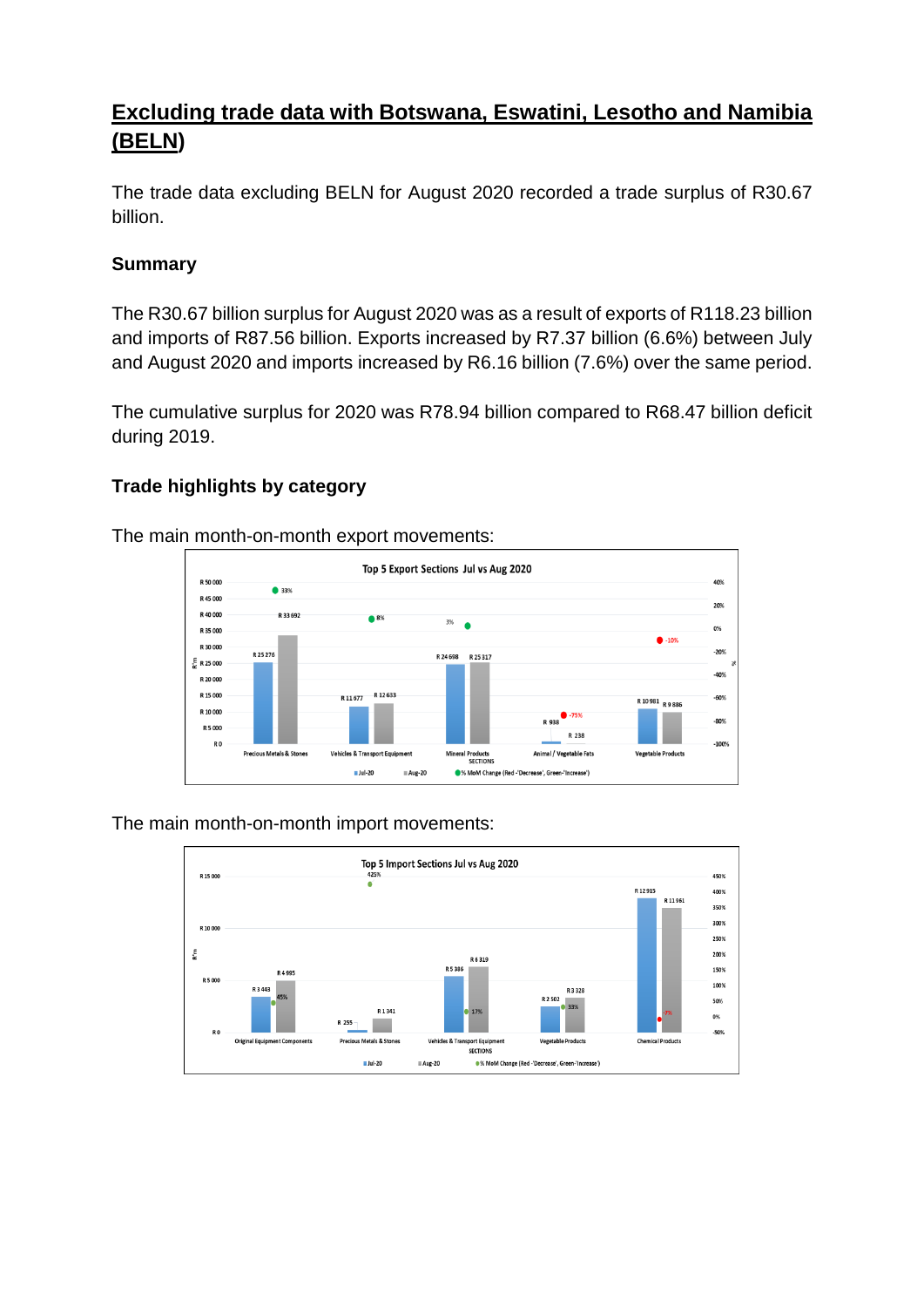#### **Trade highlights by world zone**

The world zone results for Africa, excluding BELN, between July (Revised) and August 2020 are given below.

|                    | The main month-on-month movements (R' m) |                  |             |          |          |  |  |  |  |
|--------------------|------------------------------------------|------------------|-------------|----------|----------|--|--|--|--|
| <b>World Zones</b> | <b>Trade Type</b>                        | <b>July 2020</b> | August 2020 | Variance | % M-o-M  |  |  |  |  |
|                    | <b>Exports</b>                           | 17 264           | 17 112      | $-152$   | $-0,9%$  |  |  |  |  |
| Africa             | <b>Imports</b>                           | 5929             | 4559        | $-1370$  | $-23,1%$ |  |  |  |  |
|                    | <b>Trade Balance</b>                     | 11 3 35          | 12 5 54     | 1 2 1 9  |          |  |  |  |  |

**[Click here for Merchandise Trade Statistics August](http://www.sars.gov.za/ClientSegments/Customs-Excise/Trade-Statistics/Pages/Merchandise-Trade-Statistics.aspx) 2020**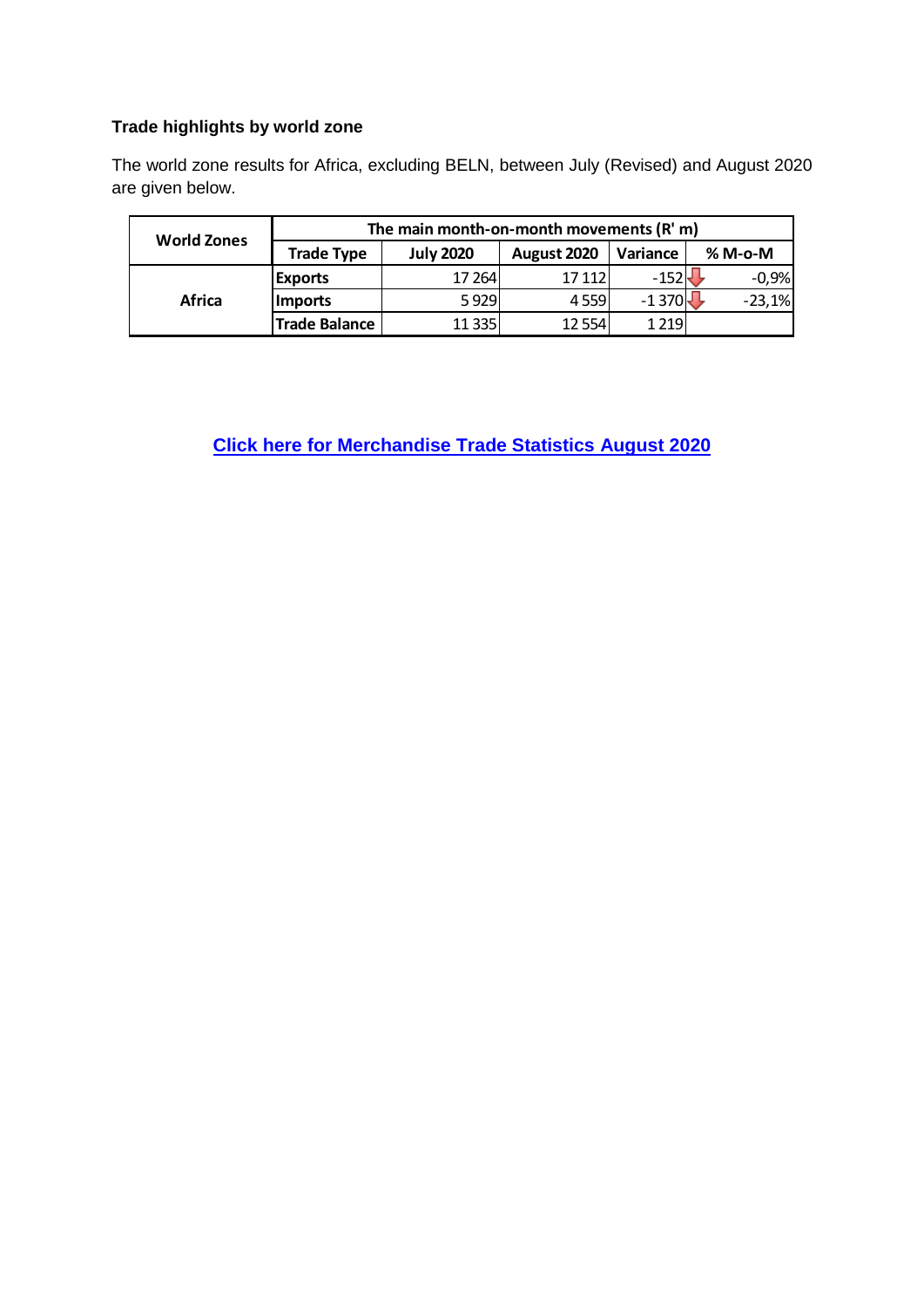## **SA Trade Release Table (Including BELN)**

| <b>Harmonised Sections</b> |                                  | <b>Cumulative Trade</b>       |                                          |                               | <b>Monthly Trade</b>            |                              | <b>Exports</b>                         |                                        |                           |                  | <b>Imports</b>             |                                        |                           |  |
|----------------------------|----------------------------------|-------------------------------|------------------------------------------|-------------------------------|---------------------------------|------------------------------|----------------------------------------|----------------------------------------|---------------------------|------------------|----------------------------|----------------------------------------|---------------------------|--|
| <b>Roman Section</b>       | Description                      | <b>Trade Balance</b><br>(R'm) | Ratio <sup>5)</sup><br>(Exports/Imports) | <b>Trade Balance</b><br>(R'm) | Ratio<br><b>Exports/Imports</b> | Month % of total             | Cumulative 20193)<br>(R'm)             | Cumulative 2020 <sup>3)</sup><br>(R'm) | Month Total 2020<br>(R'm) | Month % of total | Cumulative 20193)<br>(R'm) | Cumulative 2020 <sup>3)</sup><br>(R'm) | Month Total 2020<br>(R'm) |  |
| , Ch 1-5                   | Animals/Animal Products          | (630 120 670)                 | 0,94                                     | (124912640)                   | 0,91                            | 0,97                         | 9 657 014 122                          | 10 646 613 187                         | 1 266 801 402             | 1,52             | 13 542 235 337             | 11 276 733 857                         | 1 391 714 042             |  |
| I, Ch 6-14                 | <b>Vegetable Products</b>        | 44 599 027 849                | 3,15                                     | 7 142 237 703                 | 3,09                            | 8,10                         | 48 191 788 544                         | 65 387 273 581                         | 10 553 604 076            | 3,73             | 15 726 840 115             | 20 788 245 732                         | 3 411 366 373             |  |
| III, Ch 15                 | Fats and Oils                    | (4058443423                   | 0,46                                     | (702 911 509)                 | 0,36                            | 0,31                         | 2 113 197 423                          | 3 474 250 320                          | 397 179 135               | 1,20             | 5 878 779 424              | 7 532 693 743                          | 1 100 090 644             |  |
| IV, Ch 16-24               | <b>Prepared Foods</b>            | 11 808 481 063                | 1,49                                     | 2 570 154 736                 | 1,85                            | 4,29                         | 35 752 129 260                         | 35 968 338 357                         | 5 591 854 815             | 3,31             | 25 724 410 043             | 24 159 857 294                         | 3021700079                |  |
| V, Ch 25-27                | <b>Mineral Products</b>          | 94 145 140 330                | 1,87                                     | 15 203 363 667                | 2,28                            | 20,80                        | 216 417 643 107                        | 202 660 564 283                        | 27 082 085 101            | 13,00            | 146 289 906 942            | 108 515 423 953                        | 11 878 721 434            |  |
| VI, Ch 28-38               | <b>Chemical Products</b>         | (36 722 422 441               | 0,61                                     | (4615060820)                  | 0,64                            | 6,17                         | 53 073 474 108                         | 56 728 000 675                         | 8 033 272 532             | 13,85            | 88 041 902 096             | 93 450 423 116                         | 12 648 333 352            |  |
| VII, Ch 39-40              | <b>Plastics and Rubber</b>       | (13 678 972 523               | 0,55                                     | (1266407555)                  | 0,66                            | 1,91                         | 18 495 162 245                         | 16 771 933 301                         | 2 489 271 264             | 4,11             | 35 551 781 324             | 30 450 905 824                         | 3755678819                |  |
| VIII, Ch 41-43             | Hides, Skins and Leather         | 49 648 259                    | 1,03                                     | 45 641 839                    | 1,18                            | 0,23                         | 2 305 554 950                          | 1774742678                             | 305 410 839               | 0,28             | 2 427 532 144              | 1725094419                             | 259 769 000               |  |
| IX, Ch 44-46               | Wood and articles thereof        | 1 325 273 673                 | 1,43                                     | 260 792 934                   | 1,64                            | 0,51                         | 5 156 496 790                          | 4 4 0 4 6 5 5 5 4 9                    | 667 697 156               | 0,45             | 3725945021                 | 3 079 381 876                          | 406 904 222               |  |
| X, Ch 47-49                | Pulp and Paper Products          | (5 961 792 554                | 0,70                                     | (984 523 110)                 | 0,61                            | 1,16                         | 10 279 664 899                         | 14 169 967 741                         | 1510438425                | 2,73             | 21 967 476 048             | 20 131 760 295                         | 2 494 961 535             |  |
| XI, Ch 50-63               | <b>Textiles and Clothing</b>     | (22 793 597 309)              | 0,32                                     | (2825 523 964)                | 0,32                            | 1,03                         | 10 849 734 809                         | 10 721 556 389                         | 1 347 676 615             | 4,57             | 31 465 331 034             | 33 515 153 698                         | 4 173 200 579             |  |
| XII, Ch 64-67              | <b>Footwear and Accessories</b>  | (6099 133 986)                | 0,20                                     | (967 289 280)                 | 0,20                            | 0,18                         | 1872 664 687                           | 1494 296 635                           | 239 978 978               | 1,32             | 9607780698                 | 7 593 430 621                          | 1 207 268 258             |  |
| XIII, Ch 68-70             | Stone, Plaster, etc              | (3 562 321 146)               | 0,51                                     | (278 872 297)                 | 0,67                            | 0,44                         | 4 252 915 946                          | 3657927849                             | 573 939 564               | 0,93             | 10 076 633 457             | 7 220 248 995                          | 852 811 861               |  |
| XIV, Ch 71                 | <b>Precious Stones</b>           | 175 849 680 97:               | 17,04                                    | 32 312 603 869                | 16,55                           | 26,41                        | 129 616 035 503                        | 186 809 857 796                        | 34 390 602 735            | 2,27             | 11 110 806 465             | 10 960 176 825                         | 2077998866                |  |
| XV, Ch 72-83               | <b>Base Metals</b>               | 42 429 196 744                | 2,18                                     | 5761559393                    | 2,29                            | 7,87                         | 96 098 954 288                         | 78 378 856 657                         | 10 242 539 355            | 4,91             | 43 226 356 679             | 35 949 659 913                         | 4480979962                |  |
| XVI, Ch 84-85              | Machinery and Appliances         | (104 089 120 083              | 0,3                                      | (12 512 573 328)              | 0,45                            | 7,72                         | 68 368 408 820                         | 60 858 414 122                         | 10 050 377 599            | 24,70            | 190 909 561 009            | 164 947 534 205                        | 22 562 950 927            |  |
| XVII, Ch 86-89             | Transport Equipment              | 30 348 376 340                | 1,60                                     | 7 207 678 562                 | 2,12                            | 10,47                        | 118 078 463 247                        | 80 643 925 325                         | 13 639 547 205            | 7,04             | 78 089 086 668             | 50 295 548 985                         | 6431868643                |  |
| XVIII, Ch 90-92            | Precision Products, etc          | (14 899 625 613               | 0,28                                     | (1756 884 153)                | 0,30                            | 0,59                         | 5 497 538 946                          | 5 699 899 345                          | 761 945 922               | 2,76             | 22 223 988 840             | 20 599 524 958                         | 2 518 830 075             |  |
| XX, Ch 94-96               | Misc Manufactured Articles       | (5 998 779 923                | 0,41                                     | (813491611)                   | 0,47                            | 0,56                         | 5 317 291 365                          | 4 224 631 944                          | 726 723 180               | 1,69             | 13 469 695 655             | 10 223 411 867                         | 1540 214 791              |  |
| XXI, Ch 97                 | Works of Art/Antiques            | 440 363 103                   | 3,62                                     | 62 090 670                    | 3,44                            | 0,07                         | 746 091 727                            | 608 460 264                            | 87 506 663                | 0,03             | 372 574 290                | 168 097 161                            | 25 415 993                |  |
| XXII, Ch 99                | Other Unclassified <sup>1)</sup> | 1 195 602 136                 | 2,49                                     | 145 341 331                   | 2,29                            | 0,20                         | 1947 592 216                           | 1996 292 609                           | 257 745 924               | 0,12             | 671 533 903                | 800 690 473                            | 112 404 593               |  |
| XXIII, Ch 98               | Special Provisions <sup>2)</sup> | (49 649 747 173               | 0,00                                     | (4 993 567 654)               | 0,00                            | 0,00                         | 6 4 69 3 91                            | 3 683 718                              | 1 2 5 4 2 2               | 5,47             | 78 135 448 126             | 49 653 430 891                         | 4 994 823 076             |  |
| <b>Total</b>               | <b>Total SA Rand</b>             | 134 046 713 624               | 1,19                                     | 38 869 446 783                | 1,43                            | 100,00                       | 844 094 286 393                        | 847 084 142 325                        | 130 217 453 907           | 100,00           | 848 235 605 318            | 713 037 428 701                        | 91 348 007 124            |  |
|                            |                                  |                               | <b>Cumulative Trade</b>                  | <b>Monthly Trade</b>          |                                 | <b>Exports</b>               |                                        |                                        |                           | <b>Imports</b>   |                            |                                        |                           |  |
|                            | <b>World Zones</b>               | <b>Trade Balance</b><br>(R'm) | Ratio <sup>5)</sup><br>(Exports/Imports) | <b>Trade Balance</b><br>(R'm) | Ratio<br><b>Exports/Imports</b> | Month % of total             | Cumulative 2019 <sup>3)</sup><br>(R'm) | Cumulative 2020 <sup>3</sup><br>(R'm)  | Month Total 2020<br>(R'm) | Month % of total | Cumulative 20193)<br>(R'm) | Cumulative 2020 <sup>3</sup><br>(R'm)  | Month Total 2020<br>(R'm) |  |
|                            | AFRICA                           | 120 018 070 079               | 2,49                                     | 20 752 348 417                | 3,49                            | 22,34                        | 223 806 822 760                        | 200 505 588 567                        | 29 095 157 811            | 9,13             | 97 245 277 332             | 80 487 518 488                         | 8 342 809 394             |  |
|                            | AMERICA                          | 3 986 518 906                 | 1,06                                     | 5 890 547 906                 | 1,69                            | 11,05                        | 71 911 376 062                         | 75 371 456 391                         | 14 383 581 023            | 9,30             | 85 005 085 991             | 71 384 937 485                         | 8 493 033 117             |  |
|                            | ASIA                             | (56 222 695 199)              | 0,83                                     | (2 432 300 948)               | 0,94                            | 30,41                        | 268 226 029 014                        | 268 580 947 557                        | 39 598 406 307            | 46,01            | 381 002 259 261            | 324 803 642 756                        | 42 030 707 255            |  |
|                            | <b>EUROPE</b>                    | (5 847 519 600)               | 0,97                                     | 2 583 774 492                 | 1,08                            | 25,79                        | 225 787 264 211                        | 219 090 280 614                        | 33 588 376 769            | 33,94            | 269 949 496 197            | 224 937 800 214                        | 31 004 602 277            |  |
|                            | <b>OCEANIA</b>                   | (1932 839 134                 | 0,80                                     | 83 819 364                    | 1,07                            | 0,93                         | 8742701155                             | 7761206183                             | 1 214 348 383             | 1,24             | 12 066 694 804             | 9694045317                             | 1 130 529 019             |  |
|                            | OTHER UNCLASSIFIED               | 66 054 028 64                 | 39,19                                    | 11 576 172 850                | 34,43                           | 9,16                         | 41 917 890 553                         | 67 783 513 084                         | 11 922 498 912            | 0,38             | 2 966 791 733              | 1729 484 441                           | 346 326 062               |  |
|                            | SHIP/AIRCRAFT                    | 7991149929                    |                                          | 415 084 702                   |                                 | 0,32                         | 3702202638                             | 7991149929                             | 415 084 702               |                  |                            |                                        |                           |  |
|                            | <b>Total</b>                     | 134 046 713 624               | 1,19                                     | 38 869 446 783                | 1,43                            | 100,00                       | 844 094 286 393                        | 847 084 142 325                        | 130 217 453 907           | 100,00           | 848 235 605 318            | 713 037 428 701                        | 91 348 007 124            |  |
|                            | <b>Temporary Imports</b>         | January 2020                  | February 2020                            | <b>March 2020</b>             | April 2020                      | May 2020<br><b>June 2020</b> | <b>July 2020</b>                       | August 2020                            |                           |                  |                            |                                        |                           |  |
|                            | Gold Imports <sup>4)</sup>       | 8 007 079 853                 | 7059464247                               | 7 513 978 381                 | 11 950 974 198                  | 10 547 791 565               | 9 909 450 939                          | 9 288 710 036<br>10 302 915 385        |                           |                  |                            |                                        |                           |  |

**Notes:**

1) Other Unclassified: Military equipment, unknown countries, ships & aircraft stores & films

2) Special Provisions: Automotive Production and Development Programme (APDP)

3) Current month data is preliminary and all other data is revised

4) Temporary gold imports are not included in imports or export numbers for the trade balance calculation

5) The ratio is the value of total exports divided by the value of total imports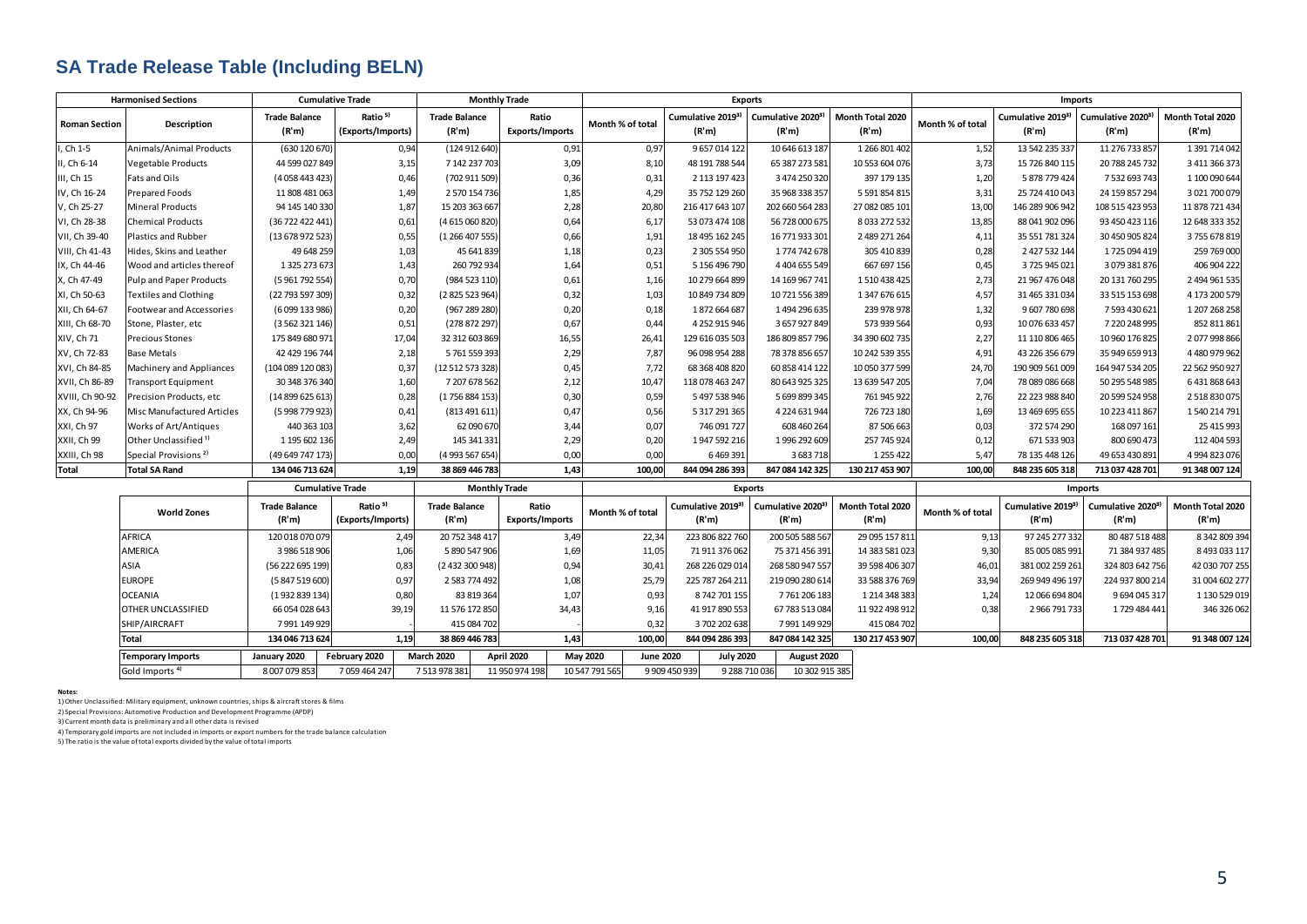## **SA Trade Release Table (Excluding BELN)**

| <b>Harmonised Sections</b> |                                                        | <b>Cumulative Trade</b>       |                                          | <b>Monthly Trade</b>            |                                 | <b>Exports</b>               |                                   |                                                |                           | <b>Imports</b>   |                                        |                                        |                           |
|----------------------------|--------------------------------------------------------|-------------------------------|------------------------------------------|---------------------------------|---------------------------------|------------------------------|-----------------------------------|------------------------------------------------|---------------------------|------------------|----------------------------------------|----------------------------------------|---------------------------|
| <b>Roman Section</b>       | Description                                            | <b>Trade Balance</b><br>(R'm) | Ratio <sup>5)</sup><br>(Exports/Imports) | <b>Trade Balance</b><br>(R'm)   | Ratio<br><b>Exports/Imports</b> | Month % of total             | Cumulative 20193)<br>(R'm)        | Cumulative 2020 <sup>3</sup><br>(R'm)          | Month Total 2020<br>(R'm) | Month % of total | Cumulative 2019 <sup>3</sup><br>(R'm)  | Cumulative 2020 <sup>3)</sup><br>(R'm) | Month Total 2020<br>(R'm) |
| , Ch 1-5                   | Animals/Animal Products                                | (909 768 555                  | 0,90                                     | (210 263 104)                   | 0,82                            | 0,82                         | 7 401 182 512                     | 8 367 950 356                                  | 966 786 422               | 1,34             | 10 673 512 034                         | 9 277 718 911                          | 1 177 049 526             |
| I, Ch 6-14                 | <b>Vegetable Products</b>                              | 39 629 436 246                | 2,96                                     | 6 558 194 578                   | 2,97                            | 8,36                         | 42 983 675 117                    | 59 891 185 619                                 | 9886368828                | 3,80             | 15 296 430 762                         | 20 261 749 373                         | 3 3 28 1 74 250           |
| III, Ch 15                 | Fats and Oils                                          | (5 188 307 541)               | 0,31                                     | (861008960)                     | 0,22                            | 0,20                         | 1 189 370 622                     | 2 3 3 2 2 2 0 5 7                              | 237 996 203               | 1,26             | 5 855 126 865                          | 7 521 529 598                          | 1099005163                |
| IV, Ch 16-24               | <b>Prepared Foods</b>                                  | 6 086 330 474                 | 1,31                                     | 1666345038                      | 1,68                            | 3,48                         | 24 916 952 033                    | 25 885 850 614                                 | 4 111 615 614             | 2,79             | 21 316 278 948                         | 19 799 520 140                         | 2 445 270 576             |
| V, Ch 25-27                | <b>Mineral Products</b>                                | 81 949 912 105                | 1,76                                     | 13 525 833 146                  | 2,15                            | 21,41                        | 199 103 302 952                   | 189 908 798 328                                | 25 317 440 557            | 13,47            | 145 810 352 090                        | 107 958 886 223                        | 11 791 607 411            |
| VI, Ch 28-38               | <b>Chemical Products</b>                               | (41 126 055 394               | 0,54                                     | (5 046 704 709)                 | 0,58                            | 5,85                         | 44 756 539 778                    | 48 064 978 847                                 | 6914412375                | 13,66            | 82 952 660 802                         | 89 191 034 241                         | 11 961 117 084            |
| VII, Ch 39-40              | <b>Plastics and Rubber</b>                             | (16 840 560 500               | 0,44                                     | (1739705629)                    | 0,53                            | 1,66                         | 14 384 764 968                    | 13 260 007 964                                 | 1965 580 602              | 4,23             | 35 103 906 162                         | 30 100 568 464                         | 3705 286 231              |
| VIII, Ch 41-43             | Hides, Skins and Leather                               | (132 744 645                  | 0,92                                     | 14 311 988                      | 1,06                            | 0,23                         | 1969 246 825                      | 1549728418                                     | 268 441 581               | 0,29             | 2 359 131 656                          | 1682 473 063                           | 254 129 593               |
| IX, Ch 44-46               | Wood and articles thereof                              | 1 275 914 207                 | 1,63                                     | 261 613 458                     | 2,11                            | 0,42                         | 3 873 867 143                     | 3 295 006 113                                  | 497 582 037               | 0,27             | 2 599 772 987                          | 2019091906                             | 235 968 579               |
| X, Ch 47-49                | Pulp and Paper Products                                | (7660981579)                  | 0,62                                     | (1 205 544 595)                 | 0,51                            | 1,08                         | 8 303 261 137                     | 12 357 173 900                                 | 1278045042                | 2,84             | 21 844 023 917                         | 20 018 155 479                         | 2 483 589 637             |
| XI, Ch 50-63               | <b>Textiles and Clothing</b>                           | (22 851 169 100)              | 0,24                                     | (2748 292 270)                  | 0,23                            | 0,69                         | 6416272709                        | 7 189 012 653                                  | 820 619 048               | 4,08             | 27 312 544 279                         | 30 040 181 753                         | 3 568 911 318             |
| XII, Ch 64-67              | Footwear and Accessories                               | (6 946 177 501                | 0,08                                     | (1 107 682 598)                 | 0,07                            | 0,07                         | 697 735 535                       | 582 933 256                                    | 85 935 726                | 1,36             | 9 5 13 4 2 1 0 4 1                     | 7 529 110 757                          | 1 193 618 324             |
| XIII, Ch 68-70             | Stone, Plaster, etc                                    | (4 509 436 437                | 0,37                                     | (449 347 082)                   | 0,47                            | 0,33                         | 3024350360                        | 2659792212                                     | 394 289 755               | 0,96             | 9 996 585 325                          | 7 169 228 649                          | 843 636 837               |
| XIV, Ch 71                 | <b>Precious Stones</b>                                 | 179 192 199 366               | 35,09                                    | 32 351 337 566                  | 25,12                           | 28,50                        | 127 445 069 640                   | 184 448 524 102                                | 33 692 351 698            | 1,53             | 6762572491                             | 5 256 324 736                          | 1 341 014 132             |
| XV, Ch 72-83               | <b>Base Metals</b>                                     | 38 002 831 932                | 2,08                                     | 5 003 265 769                   | 2,13                            | 7,98                         | 90 143 299 530                    | 73 281 105 906                                 | 9 435 485 098             | 5,06             | 42 014 951 887                         | 35 278 273 974                         | 4 4 3 2 2 1 9 3 2 9       |
| XVI, Ch 84-85              | Machinery and Appliances                               | (113 027 375 578)             | 0,31                                     | (13 792 820 545)                | 0,38                            | 7,13                         | 55 238 624 892                    | 49 680 568 449                                 | 8430329432                | 25,38            | 187 884 091 025                        | 162 707 944 027                        | 22 223 149 977            |
| XVII, Ch 86-89             | Transport Equipment                                    | 24 095 313 347                | 1,48                                     | 6 313 494 006                   | 2,00                            | 10,68                        | 108 929 852 230                   | 73 925 278 854                                 | 12 632 743 157            | 7,22             | 77 143 965 768                         | 49 829 965 507                         | 6 319 249 151             |
| XVIII, Ch 90-92            | Precision Products, etc                                | (16 136 670 579)              | 0,21                                     | (1939 162 380)                  | 0,23                            | 0,48                         | 4 316 610 666                     | 4 4 08 8 1 1 0 5 7                             | 568 137 500               | 2,86             | 22 155 383 792                         | 20 545 481 636                         | 2 507 299 880             |
| XX, Ch 94-96               | Misc Manufactured Articles                             | (7 939 457 267                | 0,22                                     | (1 142 127 664)                 | 0,25                            | 0,33                         | 2 956 914 454                     | 2 2 14 9 42 7 52                               | 388 951 807               | 1,75             | 13 377 128 201                         | 10 154 400 019                         | 1531079471                |
| XXI, Ch 97                 | Works of Art/Antiques                                  | 432 018 08:                   | 3,57                                     | 60 529 808                      | 3,38                            | 0,07                         | 742 284 815                       | 599 981 768                                    | 85 934 937                | 0,03             | 369 732 944                            | 167 963 687                            | 25 405 129                |
| XXII, Ch 99                | Other Unclassified <sup>1)</sup>                       | 1 191 642 796                 | 2,53                                     | 152 084 116                     | 2,49                            | 0,22                         | 1855 495 068                      | 1972 641 672                                   | 254 444 811               | 0,12             | 651 398 732                            | 780 998 876                            | 102 360 695               |
| XXIII, Ch 98               | Special Provisions <sup>2)</sup>                       | (49 649 751 396               | 0,00                                     | (4 993 571 652)                 | 0,00                            | 0,00                         | 5799150                           | 3 679 495                                      | 1251424                   | 5,70             | 78 135 448 126                         | 49 653 430 891                         | 4 994 823 076             |
| <b>Total</b>               | <b>Total SA Rand</b>                                   | 78 937 142 482                | 1.11                                     | 30 670 778 285                  | 1,35                            | 100,00                       | 750 654 472 136                   | 765 881 174 392                                | 118 234 743 654           | 100.00           | 819 128 419 834                        | 686 944 031 910                        | 87 563 965 369            |
|                            |                                                        | <b>Cumulative Trade</b>       |                                          |                                 | <b>Monthly Trade</b>            |                              | <b>Exports</b>                    |                                                |                           | <b>Imports</b>   |                                        |                                        |                           |
|                            | <b>World Zones</b>                                     | <b>Trade Balance</b><br>(R'm) | Ratio <sup>5)</sup><br>(Exports/Imports) | <b>Trade Balance</b><br>(R'm)   | Ratio<br><b>Exports/Imports</b> | Month % of total             | Cumulative 20193)<br>(R'm)        | Cumulative 2020 <sup>3)</sup><br>(R'm)         | Month Total 2020<br>(R'm) | Month % of total | Cumulative 2019 <sup>3)</sup><br>(R'm) | Cumulative 2020 <sup>3</sup><br>(R'm)  | Month Total 2020<br>(R'm) |
|                            | AFRICA                                                 | 64 908 498 937                | 2,19                                     | 12 553 679 919                  | 3,75                            | 14,47                        | 130 367 008 503                   | 119 302 620 634                                | 17 112 447 558            | 5,21             | 68 138 091 848                         | 54 394 121 697                         | 4558767639                |
|                            | AMERICA                                                | 3 986 518 906                 | 1,06                                     | 5 890 547 906                   | 1,69                            | 12,17                        | 71 911 376 062                    | 75 371 456 391                                 | 14 383 581 023            | 9,70             | 85 005 085 991                         | 71 384 937 485                         | 8 493 033 117             |
|                            | ASIA                                                   | (56 222 695 199)              | 0,83                                     | (2 432 300 948)                 | 0,94                            | 33,49                        | 268 226 029 014                   | 268 580 947 557                                | 39 598 406 307            | 48,00            | 381 002 259 261                        | 324 803 642 756                        | 42 030 707 255            |
|                            | <b>EUROPE</b>                                          | (5 847 519 600)               | 0,97                                     | 2 583 774 492                   | 1,08                            | 28,41                        | 225 787 264 211                   | 219 090 280 614                                | 33 588 376 769            | 35,41            | 269 949 496 19                         | 224 937 800 214                        | 31 004 602 277            |
|                            | OCEANIA                                                | (1932 839 134)                | 0,80                                     | 83 819 364                      | 1,07                            | 1,03                         | 8742701155                        | 7761206183                                     | 1 214 348 383             | 1,29             | 12 066 694 804                         | 9 694 045 317                          | 1 130 529 019             |
|                            | OTHER UNCLASSIFIED                                     | 66 054 028 643                | 39,19                                    | 11 576 172 850                  | 34,43                           | 10,08                        | 41 917 890 553                    | 67 783 513 084                                 | 11 922 498 912            | 0,40             | 2 966 791 733                          | 1729 484 441                           | 346 326 062               |
|                            | SHIP/AIRCRAFT                                          | 7991149929                    |                                          | 415 084 702                     |                                 | 0,35                         | 3702202638                        | 7991149929                                     | 415 084 702               |                  |                                        |                                        |                           |
|                            | <b>Total</b>                                           | 78 937 142 482                | 1,11                                     | 30 670 778 285                  | 1,35                            | 100,00                       | 750 654 472 136                   | 765 881 174 392                                | 118 234 743 654           | 100,00           | 819 128 419 834                        | 686 944 031 910                        | 87 563 965 369            |
|                            |                                                        |                               |                                          |                                 |                                 | May 2020<br><b>June 2020</b> |                                   |                                                |                           |                  |                                        |                                        |                           |
|                            | <b>Temporary Imports</b><br>Gold Imports <sup>4)</sup> | January 2020                  | February 2020<br>7059464247              | <b>March 2020</b><br>7513978381 | April 2020<br>11 950 974 198    |                              | <b>July 2020</b><br>9 909 450 939 | August 2020<br>9 288 710 036<br>10 302 915 385 |                           |                  |                                        |                                        |                           |
|                            |                                                        | 8 007 079 853                 |                                          |                                 |                                 | 10 547 791 565               |                                   |                                                |                           |                  |                                        |                                        |                           |

**Notes:**

1) Other Unclassified: Military equipment, unknown countries, ships & aircraft stores & films

2) Special Provisions: Automotive Production and Development Programme (APDP)

3) Current month data is preliminary and all other data is revised

4) Temporary gold imports are not included in imports or export numbers for the trade balance calculation

5) The ratio is the value of total exports divided by the value of total imports